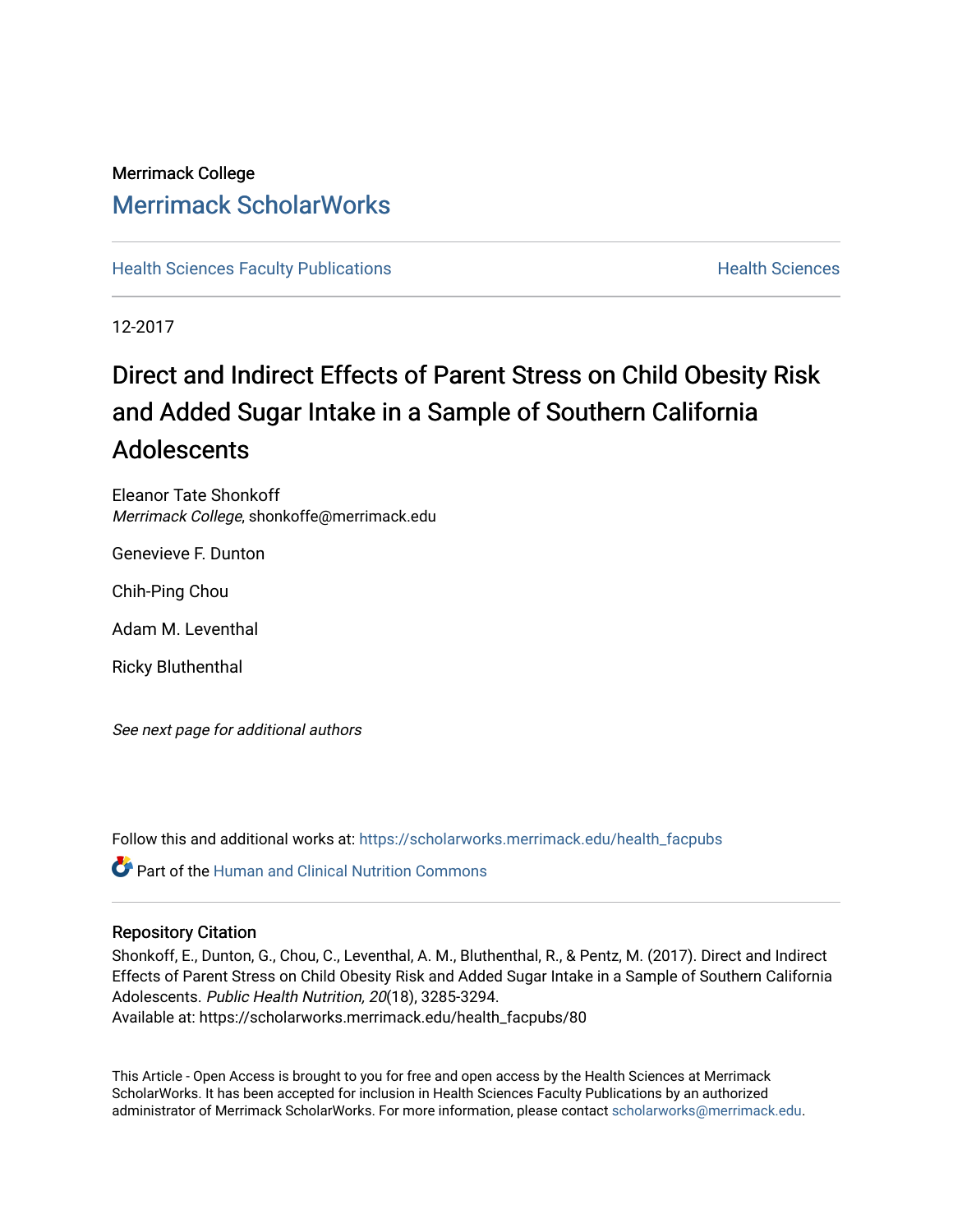# Authors

Eleanor Tate Shonkoff, Genevieve F. Dunton, Chih-Ping Chou, Adam M. Leventhal, Ricky Bluthenthal, and Mary Ann Pentz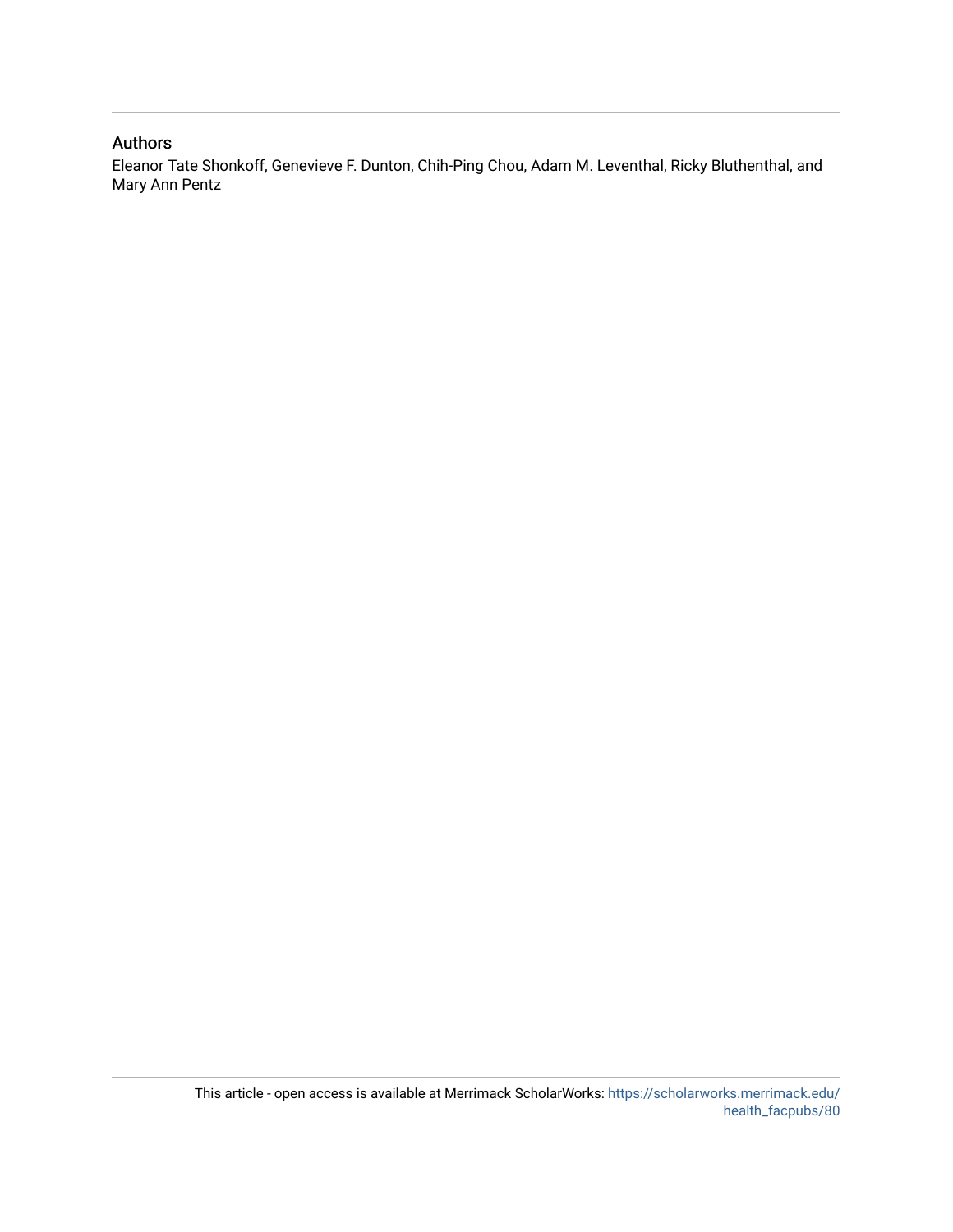# Direct and indirect effects of parent stress on child obesity risk and added sugar intake in a sample of Southern California adolescents

Eleanor T Shonkoff<sup>1,</sup>\*, Genevieve F Dunton<sup>2</sup>, Chih-Ping Chou<sup>2</sup>, Adam M Leventhal<sup>2</sup>, Ricky Bluthenthal<sup>2</sup> and Mary Ann Pentz<sup>2</sup>

<sup>1</sup>Tufts University, Child Obesity180, Tufts University Friedman School of Nutrition Science and Policy, 150 Harrison Avenue, Boston, MA 02111, USA: <sup>2</sup>University of Southern California, Department of Preventive Medicine, Los Angeles, CA, USA

Submitted 4 April 2017: Final revision received 3 August 2017: Accepted 7 August 2017: First published online 5 October 2017

# **Abstract**

Objective: Research indicates that children are at higher risk for obesity if their parents have been exposed to a larger number of stressors, yet little is known about effects of parents' subjective, perceived experience of stress on children's eating behaviours and adiposity and whether weight-related parenting practices (i.e. parent rules and positive family meal practices) mediate this relationship. The present study evaluated the direct and mediated relationship between parent perceived stress and child waist circumference and parent stress and child consumption of added sugars one year later.

Design: Longitudinal panel data.

Setting: Eleven communities in Southern California, USA.

Subjects: Data were collected over two waves from parent-child dyads  $(n 599)$ . Most parents were female (81 %) and Hispanic (51 %); children were 11 years old on average (SD 1·53; range 7–15 years) and 31 % received free school lunch.

Results: Perceived parent stress was not significantly associated with child waist circumference or consumption of added sugars one year later, and mediating pathways through parenting practices were not significant. However, parent rules were significantly associated with lower child consumption of added sugars  $(\beta = -0.14, P < 0.001)$ .

Conclusions: Results suggest that parent rules about the types of foods children can eat, clearly explained to children, may decrease child consumption of added sugars but not necessarily lead to changes in obesity risk. Parent- and family-based interventions that support development of healthy rules about child eating have the potential to improve child dietary nutrient intake.

Keywords Child obesity Parenting practices Parent stress Added sugar Waist circumference

Parent stress (e.g. food insecurity, parenting stress, distress, maternal stressors and financial strain) has been linked to higher child obesity risk (e.g.  $(1-7)$  $(1-7)$  $(1-7)$  $(1-7)$ ). Possibly, stress changes parents' behaviour in ways that negatively impact children's weight-related behaviour, such as lowering consumption of fruits and vegetables or increasing sedentary behaviour<sup> $(8,9)$  $(8,9)$  $(8,9)$  $(8,9)$ </sup>. According to an adapted Family Stress Model perspective, poverty (a significant stressor) could lead to parental depression, disrupting the interparent relationship, altering parenting behaviours such as beneficial feeding practices, and ultimately heightening child obesity risk<sup>([10,11](#page-10-0))</sup>. Poverty and other stressors would likely lead to perceived stress as well, having similar downstream effects on the interparent relationship, a parent's ability to maintain and enforce healthy parenting practices, and an increase in unhealthy child dietary intake and obesity risk. Thus, conceptually, the effects of 'objectively' stressful parent circumstances (i.e. stressors) on child obesity risk would be expected to mirror those of subjective perceived parent stress, which has been defined as the psychological experience of evaluating oneself as unable to meet the demands of an event or circum-stance<sup>[\(12](#page-10-0))</sup>. However, environmental 'objective' stressors, perceived stress and biological stress responses may occur at different points along a stress process  $(12)$  $(12)$  and could have different impacts on child obesity risk<sup>([10,11\)](#page-10-0)</sup>.

Little previous research has assessed unique effects of parent perceived stress separately from stressors and these studies have been limited by cross-sectional study designs. One study found that parents' perceived stress was

CrossMark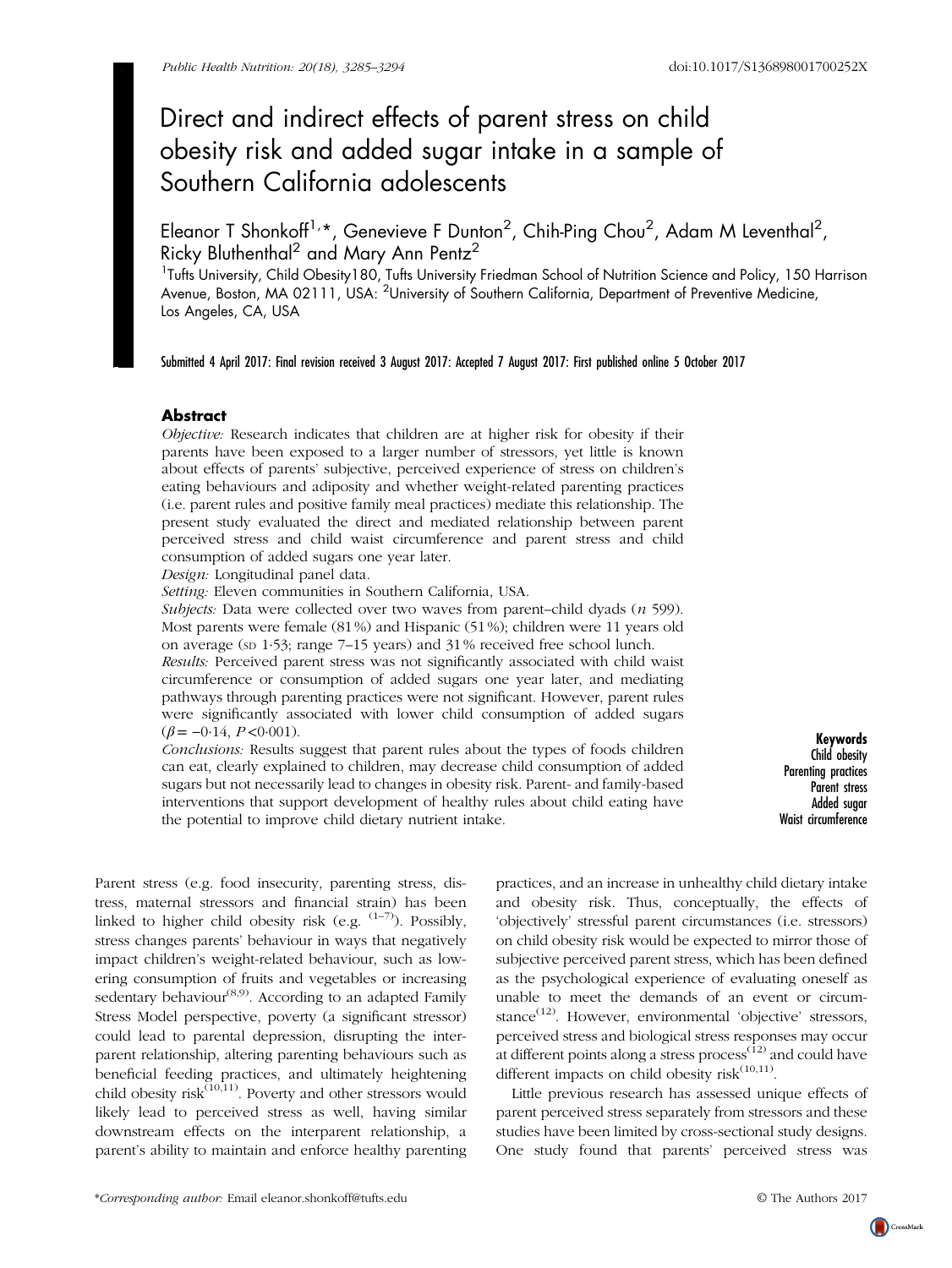associated with 7 % higher odds of obesity in children aged 3–17 years, but the relationship became nonsignificant after adjusting for physical and environmental stressors (i.e. physical health, financial strain, family structure), psychological well-being (i.e. mental health) and other covariates $^{(13)}$  $^{(13)}$  $^{(13)}$ . Another found that higher parenting stress (a specific type of perceived stress associated with the responsibilities of parenting) was not associated with child risk of obesity $(14)$  $(14)$ . Yet it remains unknown whether an investigation over a longer time period would find similar results – parent stress could disrupt parenting practices in ways that accumulate over time, eventually impacting child obesity risk.

Parent perceived stress has been related to weightrelated parenting practices and weight-related parenting practices have been linked to child obesity risk. Both parent perceived stress and parenting stress, specifically, have been associated with child-feeding styles (e.g. uninvolved, authoritarian, restrictive), less limiting of children's television time and lower likelihood of children meeting physical activity guidelines, indicating that perceived stress may affect certain weight-related parenting practices<sup> $(14–16)$  $(14–16)$  $(14–16)$ </sup>. The parenting practices of having rules about child diet, having restrictive rules (e.g. snacking or kitchen access) and family meal practices (e.g. less frequent family dinner) have been connected to both more frequent child consumption of fatty foods and higher BMI percentile or Z-score, but also to lower likelihood of consuming sugary  $foods^{(17-21)}$  $foods^{(17-21)}$  $foods^{(17-21)}$  $foods^{(17-21)}$  $foods^{(17-21)}$ . High consumption of added sugars, particularly from sugar-sweetened beverages, has been associated with child weight gain, obesity risk and risk for metabolic syndrome<sup>([22](#page-10-0)–[24\)](#page-10-0)</sup>. But whether parent rules could curb sugar intake – and possibly obesity risk – is unknown. Among adolescents and toddlers, restriction rules have been associated with lower consumption of soda and sweet foods like cookies<sup> $(21,25)$  $(21,25)$  $(21,25)$  $(21,25)$ </sup>. But one study found that while kindergarteners whose parents had restrictive rules did consume fewer sugary beverages, children did not consume fewer total added sugars; and they preferred sweeter-tasting beverages, possibly setting the stage for higher future consumption of sugary foods<sup> $(20)$  $(20)$ </sup>. Thus, longitudinal studies are critical to understanding the interplay between parenting practices, child consumption of added sugars (particularly sugarsweetened beverages) and child obesity risk. If parent perceived stress disrupts weight-related parenting practices, particularly those related to child sugar consumption, children's risk for obesity could increase.

Despite evidence for the intermediary role of parenting practices, only one known study to date has tested a statistical mediation model of parent stress leading to changes in parenting practices and subsequent child obesity. That study found that lack of family rules, time demands and difficulty enforcing rules – all of which they considered to be objective stressors – decreased positive family meal practices, leading to higher child BMI Z-score; but perceived parent stress did not have this indirect effect<sup> $(26)$  $(26)$ </sup>. Yet that cross-sectional study did not test effects over time and examined only one parenting practice: arrangement of family meals. Further, they conceptualized lack of parent rules as a stressor, but there may be more upstream contributing factors, such as parent perceived stress, that compromise a parent's ability to maintain and enforce rules, instead of lack of rules being stressors themselves. Finally, effects of parental stress on children's waist circumference may differ from those on BMI. Waist circumference is an indicator of abdominal obesity<sup>[\(27,28](#page-10-0))</sup> and consumption of added sugars, specifically from sugarsweetened beverages, has been associated with abdominal adiposity among children<sup> $(29,30)$  $(29,30)$  $(29,30)$  $(29,30)$ </sup>. Taken together, these findings suggest that parent stress could contribute to child diet or obesity risk indirectly by changing relevant parenting practices, such as rules or family meal practices, but longitudinal mediated effects remain largely unstudied and mediated effects on child diet are unknown.

To address these gaps, the current study used longitudinal panel data from parent – child dyads to test a mediational model of the effects of parent perceived stress on parenting practices (i.e. parent rules and positive family meal practices) one year later and child waist circumference and added dietary sugar that year. We hypothesized that parent stress would be negatively correlated with parenting practices and positively correlated with child added sugar intake and child waist circumference (Hypothesis 1); and that higher perceived parent stress would predict: greater increases in child waist circumference and consumption of added sugars over one year (Hypothesis 2); lower parent rules about child diet and positive family practices, which in turn would predict higher child waist circumference via the mediational pathway (Hypothesis 3); and lower parent rules about child diet and positive family practices, which in turn would predict higher child consumption of added sugars via the mediational pathway (Hypothesis 4).

## Methods

#### Participants

Participants were from a larger 5-year, matched-control trial called Healthy PLACES, investigating effects of the built environment on child obesity risk in a smart growth community<sup>([31,32\)](#page-10-0)</sup>. Participants lived in the smart growth community (treatment group) or one of the matched control communities (control group). Participant families included one parent and one child aged 8–14 years. Eligibility criteria were: (i) having one child enrolled in grades 4–8; (ii) living in Chino, California, USA or surrounding communities with their child; (iii) an ability to read English; and (iv) having an annual household income <\$US 210 000. Parents gave written informed consent and children gave minor assent. The Institutional Review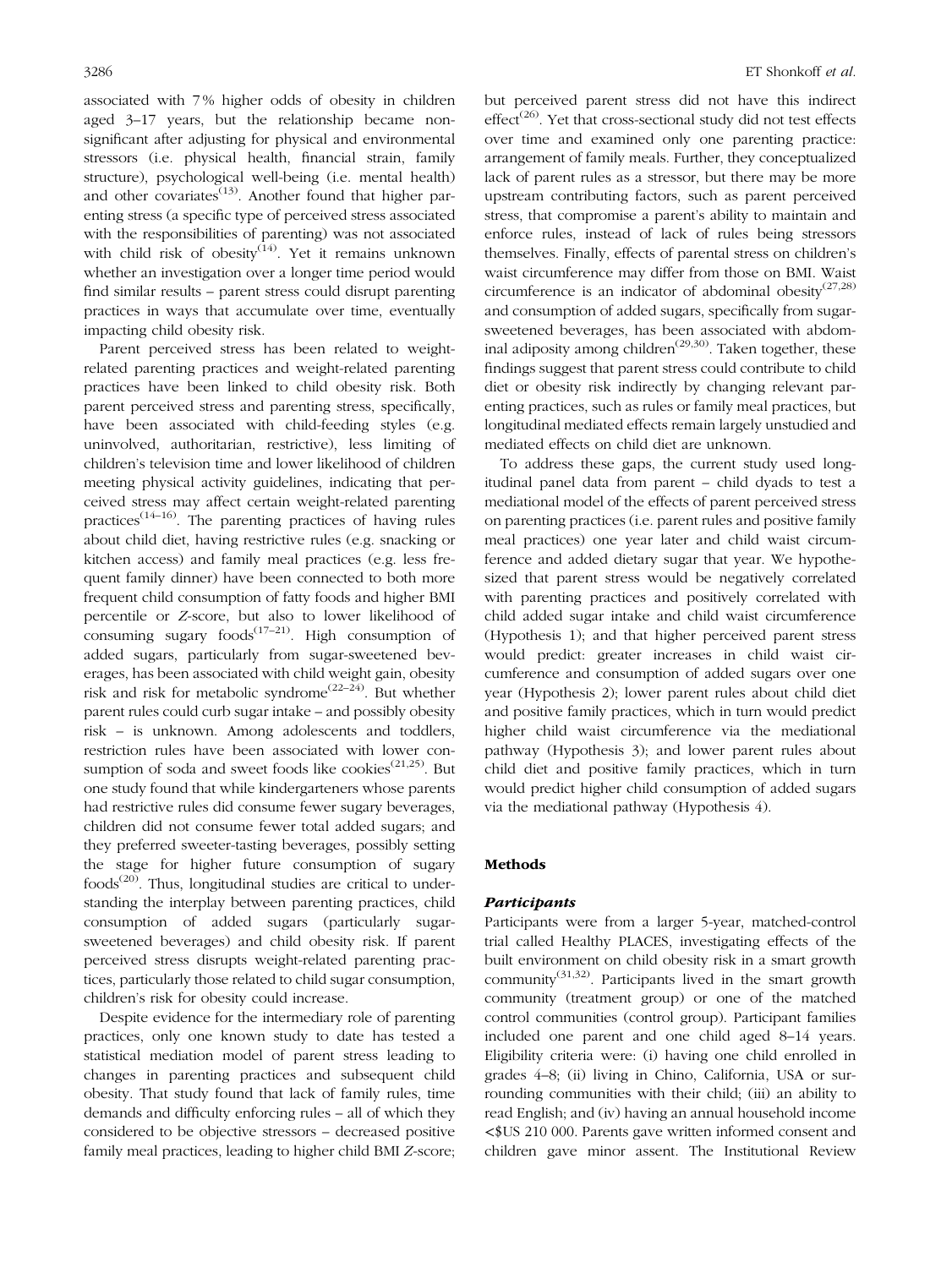Board at the University of Southern California approved the study. Participants were 610 parent – child dyads, 599 of whom provided information on relevant study measures and comprised the analytic sample.

### Procedures

Recruitment procedures have been reported in detail elsewhere<sup>([31](#page-10-0)–[35](#page-11-0))</sup>. Data were collected either at a local community site or participants' homes. Participants completed all measures on a paper survey at two time points. Measures were not adapted for the present study to allow comparability of findings across studies. Baseline data were collected between March 2009 and December 2010 (time 1; T1), during which no data collection occurred from late July through August or during January due to extreme heat and rainy weather conditions, respectively, limiting outside activity in Southern California during those months. The second wave of data collection occurred between 6 and 12 months after baseline (time 2; T2).

# Measures

# Demographics

Parents and children provided the following information: parent gender, child age, child ethnicity and free/reducedprice school lunch status. These demographic characteristics were included as covariates in the model for the following reasons. Evidence indicates that children's risk for obesity tends to mirror that of their same-sex parent (e.g. sons mirror fathers), suggesting the link has an environmental basis rather than genetic<sup>([36\)](#page-11-0)</sup>. Child age was calculated based on the child's birth day, month and year. Older children may be less susceptible to the effects of parent stress as peers or media begin to play a more influential role in dietary choices<sup> $(37)$  $(37)$  $(37)$ </sup>. Ethnicity was collapsed into Hispanic  $v$ . non-Hispanic due to a sizeable proportion of Hispanic participants in the research population. Free/reduced-price school lunch status was used as a proxy measure of socio-economic status, as income or education could affect parent stress or parenting behaviours, although findings are mixed $(38-40)$  $(38-40)$  $(38-40)$  $(38-40)$  $(38-40)$ .

# Child measures

Block Kids' Dietary Screener. The NutritionQuest Block Kids' Dietary Screener for children aged 2–17 years was used to assess child dietary intake 'over the last week'<sup>[\(41](#page-11-0))</sup>. The Screener has been validated against a 24 h recall method for use in adolescents for whole grains and meat/ fish/poultry consumption. It is a brief measure that is useful for field-based data collection when clinical methods, such as weighed plate waste, are not available<sup> $(42)$  $(42)$ </sup>. All added sugars were consistent with those in the US Department of Agriculture's My Pyramid Equivalents Database<sup> $(43)$  $(43)$ </sup>, which includes sugars from condiments like ketchup. Standard adjustments to dietary variables were made; thus, total added sugar was adjusted to reflect the

number of teaspoons of added sugars per 1000 kcal consumed ((total teaspoons of added sugar/total daily  $kcal) \times 1000$ ;  $1 kcal = 4.184 kJ$ ). Screening and cleaning procedures are described in the data analysis section.

Child waist circumference. Child waist circumference was measured in duplicate using a flexible tape measure. An average of the two measures was calculated. Waist circumference has been highly correlated with BMI as an indicator of obesity but may be a better indicator of child abdominal obesity and adult metabolic syndrome<sup> $(27,28)$  $(27,28)$ </sup> and has been associated with consumption of added sugars such as fructose $^{(29,30)}$  $^{(29,30)}$  $^{(29,30)}$ .

#### Parent measures

Parent perceived stress. The four-item version of the Cohen Perceived Stress scale was used to assess parent stress in the past  $30 d^{(44)}$  $30 d^{(44)}$  $30 d^{(44)}$  (for items, see [Table 1\)](#page-5-0). Two items were reverse-coded and a sum of the four items was calculated to create an overall stress score, consistent with the validation study<sup>([44\)](#page-11-0)</sup>. The scale has been widely used and validated $(44-46)$  $(44-46)$  $(44-46)$  $(44-46)$  $(44-46)$ . The four-item scale has been found to have somewhat lower internal validity than the full fourteen-item scale, but it has demonstrated acceptable reliability and is recommended for use when there is a need to minimize participant burden, as there was in the current study<sup> $(44,46)$  $(44,46)$ </sup>. Internal reliability was shown to be acceptable in this sample at baseline and follow-up (T1,  $\alpha = 0.73$ ; T2,  $\alpha = 0.74$ )<sup>([44](#page-11-0))</sup>.

Parent rules about child eating. Three items from the Lack of Family Rules scale assessed whether parents had rules about child eating and communicated these rules and their consequences to children<sup> $(26)$  $(26)$ </sup> (for items, see [Table 1](#page-5-0)). These items have also been used successfully in prior research<sup> $(47)$  $(47)$  $(47)$ </sup>. Higher scores indicate more agreement with having, communicating and explaining rules; and the scale showed high internal reliability in the present sample (T1,  $\alpha = 0.84$ ; T2,  $\alpha = 0.85$ ).

Positive family meal practices. Five items from the Midwestern Prevention Project were averaged to create an overall score for frequency of positive family meal practices in the past  $30 d^{(48,49)}$  $30 d^{(48,49)}$  $30 d^{(48,49)}$  (for items, see [Table 1\)](#page-5-0). Higher scores indicated more frequent use of positive family meal practices. Internal reliability was somewhat low (T1,  $\alpha = 0.64$ ; T2,  $\alpha = 0.61$ ).

Anhedonia. Anhedonia was included as a covariate in the statistical model. Anhedonia is a reduced or low ability to experience positive affect and is a subcomponent of depression<sup>[\(50\)](#page-11-0)</sup>. Maternal depression may increase a child's risk for obesity and could confound the relationship with stress<sup> $(51,52)$  $(51,52)$ </sup>. Parent emotion and negative affectivity may affect the parent – child interaction during feeding of fruits and vegetables<sup> $(53)$  $(53)$ </sup>, and adult anhedonia has been associated with quitting a weight-loss intervention programme, less weight lost, binge eating, uncontrolled eating and emotional eating[\(54,55](#page-11-0)). Anhedonia has been shown to be inversely associated with walking and moderate and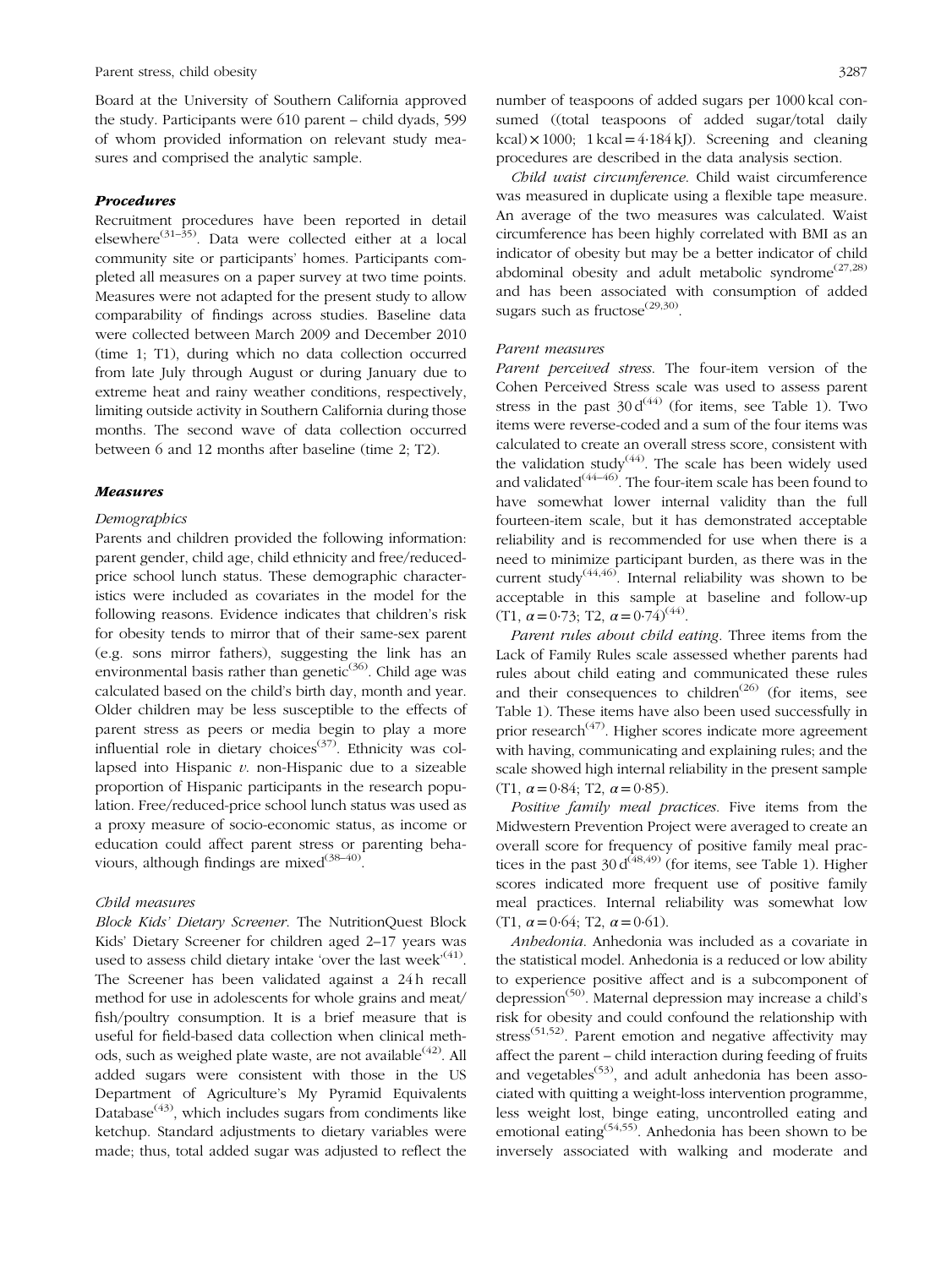Items

### <span id="page-5-0"></span>Table 1 Items for parent measures used in the present study

| ,,,,,,                                                                                                        |
|---------------------------------------------------------------------------------------------------------------|
| Perceived stress                                                                                              |
| In the last month, how often have you felt that you were unable to control the important things in your life? |
| In the last month, how often have you felt confident about your ability to handle your personal problems?     |
| In the last month, how often have you felt that things were going your way?                                   |
| How often have you felt difficulties were piling up so high that you could not overcome them?                 |
| Parent rules about child eating                                                                               |
| I have clear and specific rules about the kinds of food my child eats                                         |
| I have explained to my child rules concerning what he/she eats                                                |
| I have explained to my child the consequences of not following my rules concerning what he/she eats           |
| Positive family meal practices                                                                                |
| In the past 30 d, how often did you prepare meals with your child?                                            |
| In the past 30 d, how often did you plan meals/menus with your child?                                         |
| In the past 30 d, how often did you eat breakfast with your child?                                            |
| In the past 30d, how often did you have regularly scheduled meals and snacks with your family?                |
| In the past 30 d, how often did you sit down for dinner?                                                      |
| Anhedonia                                                                                                     |
| I felt that I was just as good as other people                                                                |
| I felt hopeful about the future                                                                               |
| I was happy                                                                                                   |

I enjoyed life

Response options for perceived stress: 1 = 'never', 2 = 'almost never', 3 = 'sometimes', 4 = 'fairly often', 5 = 'very often'. Response options for parent rules about child eating: 1 ='strongly disagree', 2='disagree', 3='neutral/mixed', 4='agree', 5 ='strongly agree'. Response options for positive family meal practices:  $0 = 'never', 1 = 'rarely', 2 = 'sometimes', 3 = 'frequently', 4 = 'always'.$  Response options for anhedonia:  $1 = 'rarely$  or none of the time'  $(0-1 d)$ ,  $2 = 'some$  or a little of the time'  $(2-3d)$ ,  $3 =$  'occasionally or a moderate amount of the time'  $(4-5d)$ ,  $4 =$  'most or all of the time'  $(6-7d)$ .

vigorous physical activity<sup>[\(50](#page-11-0))</sup>. Anhedonia was measured using the four-item positive affect subscale of the Center for Epidemiologic Studies Depression scale<sup> $(56)$  $(56)$ </sup> (for items, see Table 1). Responses were reverse-coded and averaged for an overall score.

# Data analysis

Composite scores, descriptive statistics and Pearson product – moment correlations were calculated and examined for outliers, skewness and kurtosis. Cross-sectional correlations were calculated between all variables at T1; and correlations were calculated between the predictor (i.e. parent stress) at T1, the hypothesized parenting practice mediators (i.e. rules and family meals) at T2 and the outcomes (i.e. child waist circumference, child added sugar intake) at T2. Mean differences in study variables between T1 and T2 were tested using paired  $t$  tests. Dietary data were screened and cleaned as follows. Outliers of below 2092 kJ/d (500 kcal/d) and above 33 471 kJ/d  $(8000 \text{ kcal/d})$  were flagged as possible errors<sup> $(57)$  $(57)$ </sup>. Raw distributions were examined for any entries greater than or less than 3 SD from the mean. Means, SD, skew and kurtosis for dietary variables were examined, and BMI was used to cross-validate in cases where children indicated consuming more than 12 552 kJ/d (3000 kcal/d). Energy distributions were examined by age, ethnicity, BMI and socio-economic status.

For testing of the four study hypotheses, a path model was specified using Mplus<sup>[\(58](#page-11-0))</sup> with a Maximum Likelihood estimation with robust standard errors (i.e. 'MLR'), which is robust to violations of multivariate normality<sup>([59,60\)](#page-11-0)</sup>. Criteria used to assess model fit were: goodness-of-fit  $\chi^2 P > 0.05$ ; comparative fit index (CFI)≥0·95; root-mean-square error of approximation (RMSEA)  $\leq$  0.05 with the upper limit on the 90 % CI of ≤0·10; and standardized root-mean-square residual (SRMR) ≤0·08 (and individual correlation residuals  $\leq |0.10|^{(59)}$  $\leq |0.10|^{(59)}$  $\leq |0.10|^{(59)}$ . Standardized estimates are reported in [Fig. 1](#page-6-0). The mediational model included two time points adjusted for demographic characteristics and the baseline level of each mediator<sup> $(61)$  $(61)$ </sup>. Four indirect (i.e. mediated) effects of parent stress were modelled: (i) the indirect effect of parent stress leading to parent rules leading to child waist circumference; (ii) parent stress leading to family meal practices, leading to child waist circumference; (iii) parent stress leading to parent rules, leading to child consumption of added sugars; and (iv) parent stress leading to family meal practices, leading to child intake of added sugars. Each indirect effect was the product of the effect of parent stress on one mediator (e.g. parent rules; a path) and the effect of that mediator on one outcome (e.g. child waist circumference; b path)<sup>[\(62](#page-11-0))</sup>. Demographics, parent anhedonia and study group (i.e. treatment  $v$ . control community) were screened and included as covariates in the final model because they demonstrated an association  $(P<0.10)$  with the outcome.

### Results

#### Sample characteristics

Participant characteristics are shown in [Table 2](#page-6-0), including unadjusted means, SD, skewness, kurtosis, minimum and maximum. Parents in the study sample were mostly female (81 %), 39·2 (SD 6·00) years old, 70 % graduated from college and 51 % were Hispanic. The sample of children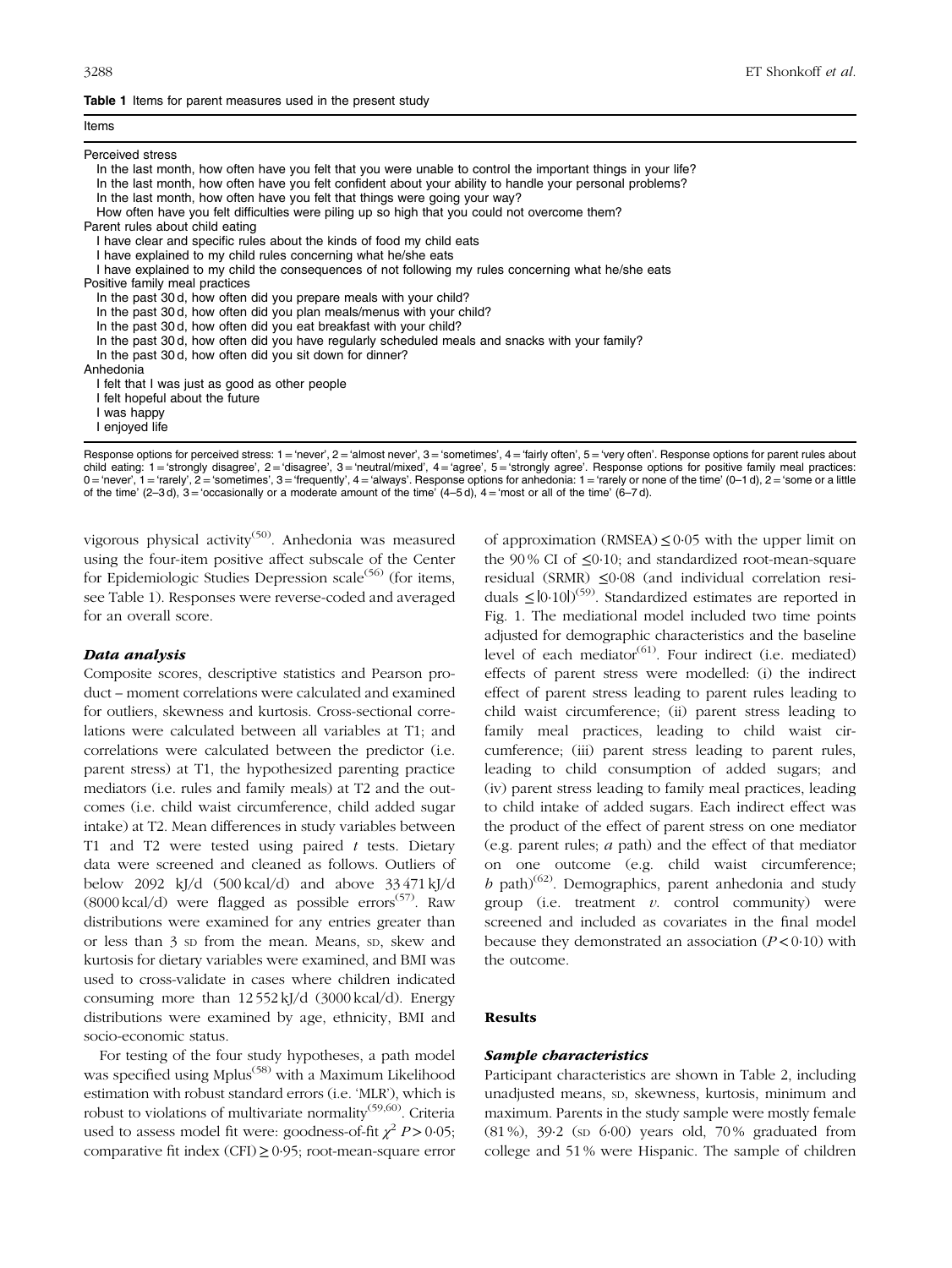<span id="page-6-0"></span>

Fig. 1 Path model with parent stress at baseline (T1) predicting parenting practices and child waist circumference and added sugar intake one year later (T2) in a sample of Southern California adolescents. Model adjusts for child sex, age, ethnicity, free/reducedprice school lunch, group (treatment v. control), parent gender, parent anhedonia, and baseline levels of outcome and mediator variables. †P=0·06, \*P<0·05, \*\*P<0·01.  $\chi^2(12)$ =19·00, P=0·09; comparative fit index=0·99; root-mean-square error of approximation =  $0.04$  (95 % CI 0 $0.00$ , 0 $0.07$ ); standardized root-mean-square residual =  $0.02$ ; n 385

Table 2 Descriptive statistics for study variables

| Description                       | n   | Mean  | <b>SD</b> | <b>Skewness</b> | Kurtosis | <b>Minimum</b> | Maximum |
|-----------------------------------|-----|-------|-----------|-----------------|----------|----------------|---------|
| Parent perceived stress T1        | 597 | 9.20  | 2.81      | 0.18            | $-0.21$  | 4.00           | 18.00   |
| Parent perceived stress T2        | 437 | 9.38  | 2.85      | 0.25            | $-0.11$  | 4.00           | 19.00   |
| Parent rules about child diet T1  | 596 | 3.63  | 0.84      | $-0.47$         | 0.38     | $1-00$         | 5.00    |
| Parent rules about child diet T2  | 448 | 3.60  | 0.85      | $-0.57$         | 0.50     | $1-00$         | 5.00    |
| Positive family meal practices T1 | 596 | 2.34  | 0.67      | $-0.19$         | 0.24     | 0.00           | 4.00    |
| Positive family meal practices T2 | 437 | 2.38  | 0.63      | $-0.10$         | 0.21     | 0.40           | 4.00    |
| Child waist circumference T1      | 595 | 74.86 | 12.55     | 0.86            | 1.05     | 51.10          | 140.60  |
| Child waist circumference T2      | 457 | 77.78 | 12.91     | 1.10            | 2.33     | 52.50          | 146.55  |
| Child dietary added sugar tsp T1  | 539 | 6.20  | 3.67      | 1.54            | 4.07     | 0.31           | 25.20   |
| Child dietary added sugar tsp T2  | 398 | 6.10  | 3.77      | 2.11            | 7.96     | 0.45           | 28.24   |
| Child age (years)                 | 595 | 11.29 | 1.53      | 0.20            | $-0.68$  | 7.75           | 15.01   |
| Parent age (years)                | 596 | 39.20 | 6.00      | 0.35            | 0.13     | 23.00          | 62.00   |
| Parent anhedonia T1               | 594 | 1.55  | 0.64      | 1.25            | 1.05     | 1.00           | 4.00    |

T1, time 1 (baseline); T2, time 2 (one year later).

Parent perceived stress, range: 4 (low) to 20 (high). Parent rules about child diet, range: 1 (strongly disagree) to 5 (strongly agree). Frequency of positive family meal practices, range: 0 (never) to 4 (always). Parent anhedonia, range: 1 (rarely or none of the time) to 4 (most or all of the time).

was 53 % male; 11·3 (SD 1·53) years old; 42 % Hispanic, 26 % Caucasian, 10 % Asian, 6 % African-American and 17 % Other; 31 % received free school lunches.

#### Child adiposity and diet

Child waist circumference at T1 was  $74.86$  (sp  $12.55$ ) cm  $(\text{range } 51 \cdot 10 - 140 \cdot 60 \text{ cm})$  and at T2 was 77 $\cdot$ 78 (sp 12 $\cdot$ 91) cm (range 52·50–146·55 cm); these differed significantly, as is expected for normal growth  $(\Delta = T2 - T1 = 2.97$  (sp 7.49) cm;  $t=8.47$ ,  $P < 0.0001$ ). The sample had a higher rate of obesity at T2 (9·2 %) compared with T1 (6·2 %; McNemar's  $S(1) = 7.54$ ,  $P < 0.01$ ), defining obesity as age- and genderadjusted waist circumferences above the 95th percen- $tile^{(63)}$  $tile^{(63)}$  $tile^{(63)}$ . All variables had relatively normal distributions except for child consumption of added sugars at T2, which had skewness >2 and kurtosis >7; values this high have been found to be problematic in simulation models<sup> $(64)$  $(64)$  $(64)$ </sup>, although others recommend higher cut-offs, such as skewness  $>3$  and kurtosis  $>8$  or  $10^{(59)}$  $10^{(59)}$  $10^{(59)}$  (Table 2). Children consumed a little over 6 teaspoons of added sugar on average per  $4184 \text{ kJ}$  (1000 kcal) per d at T1 (sp  $3.67$  tsp; Table 2). The change in child consumption of added sugars from T1 to T2 was not significant  $(\Delta = T2 - T1)$  $-0.07$  (sp 4.47) tsp;  $t=-0.31$ ,  $P>0.05$ ).

# Parent stress and parenting practices

At T1, the average parent stress score was between the 'almost never' and 'sometimes' within the last month (mean 9.20 (sp 2.81); range 4–18;  $\alpha$  = 0.73); having positive family meal practices was between 'sometimes' and 'frequently' (mean  $2.34$  (sp  $0.67$ ); range  $0-4$ ); and the average parent agreement about having rules about children's diet was between 'neutral/mixed' and 'agree' (mean 3.63 (sp 0.84); range 1–5; see Table 2). Parent stress  $(\Delta = T2 - T1 = 0.17)$ (sp 2.59),  $t=1.37$ ), parent rules  $(\Delta = T2 - T1 = -0.07)$ (sp  $0.81$ ),  $t=-1.75$ ) and positive family meal practices  $(\Delta = T2 - T1 = 0.02$  (sp 1.65),  $t = 0.72$ ) did not change significantly between time points  $(P>0.05)$ .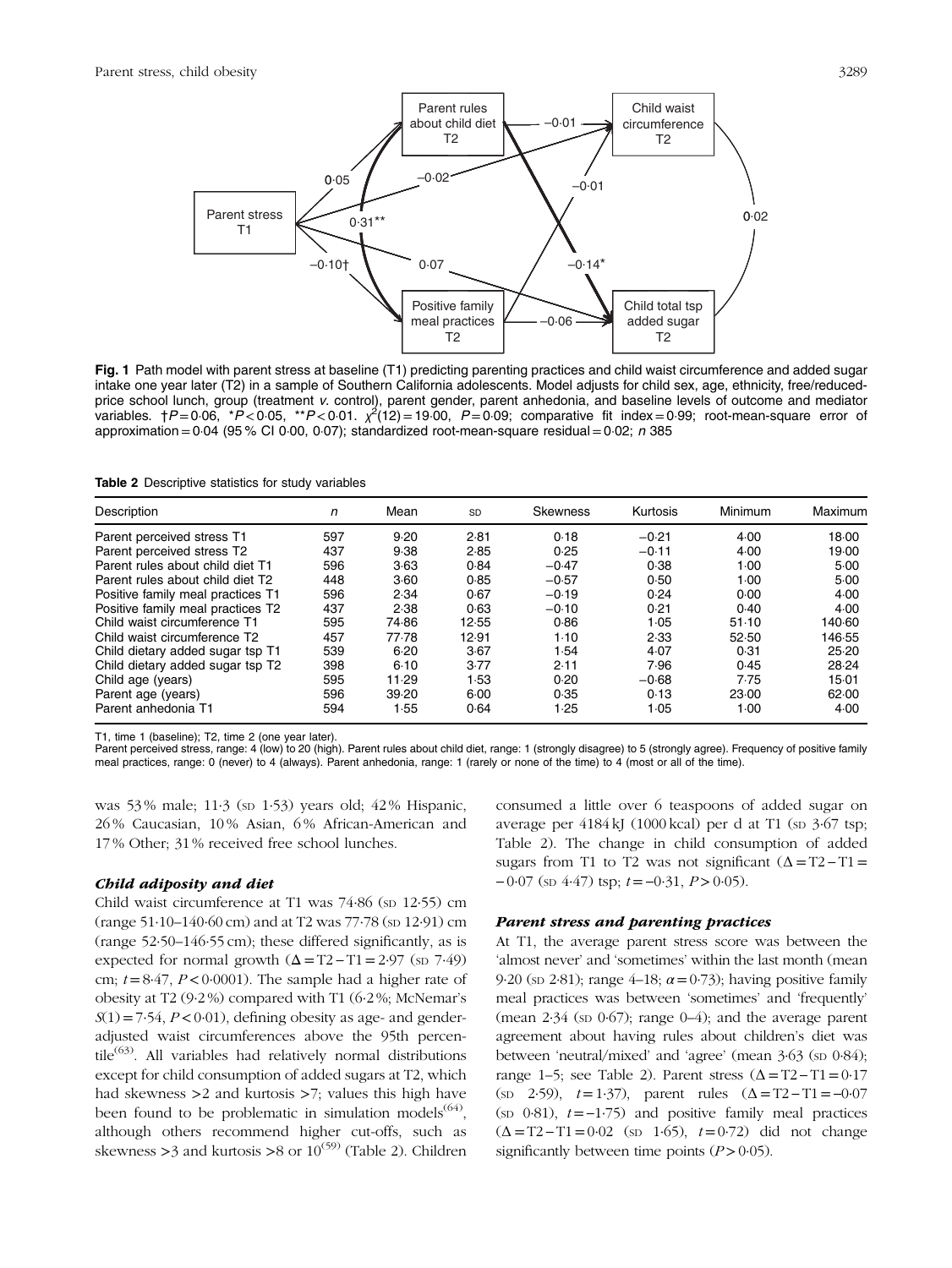# Correlations among parent stress, parenting practices, child consumption of added sugars and child waist circumference

Table 3 shows bivariate cross-sectional correlations among study variables at T1, and correlations between parent stress at T1 and parent rules, family meal practices, child added sugar intake and child waist circumference at T2. In line with Hypothesis 1, parents with higher stress at T1 had fewer rules about child eating ( $r =$ −0·11,  $P$  < 0·01), fewer positive family meal practices ( $r = -0.09$ ,  $P < 0.05$ ) and children with larger waist circumferences at T1 ( $r=0.09$ ,  $P<0.05$ ) but not T2  $(r=0.02, \text{ NS}; \text{ see Table 3})$ . At T1, higher parent rules about diet were correlated with greater positive family meal practices  $(r=0.31, P<0.001)$  and fewer teaspoons of added sugars at T1 ( $r = -0.16$ ,  $P < 0.01$ ). However, child teaspoons of added sugars at T1 were not significantly correlated with child waist circumference at T1 ( $r = -0.05$ ) or T2 ( $r = -0.01$ ).

# Model results for direct and indirect effects of perceived stress on parenting practices and change in child waist circumference and added sugar intake

The path model is shown in [Fig. 1](#page-6-0). The model fit the data well except for the  $\chi^2$  statistic, which was expected to be large due to the high number of observations:  $\chi^2(12) = 19.00, P = 0.09; CFI = 0.99; RMSEA = 0.04 (95% CI)$ 0.00, 0.07); SRMR = 0.02;  $n$  385.

Contrary to Hypothesis 2, parent stress at T1 did not significantly predict child waist circumference  $(\beta = -0.02, \text{NS})$ or child consumption of added sugars ( $\beta$ =0·07, NS) at T2. Contrary to Hypothesis 3, the indirect effect of parent stress on child waist circumference at T2 was not significant through parent rules (indirect effect=−0·001 (SE 0·005),  $P=0.81$ ) or positive family meal practices (indirect effect= 0.005 (se 0.012),  $P=0.68$ ). Contrary to Hypothesis 4, the indirect effect of parent stress on child added sugar intake at T2 was not significant through parent rules (indirect effect =  $-0.009$  (se 0.014), P = 0.51) or through positive family meal practices (indirect effect=0.008 ( $\text{SE}$  0.008),  $P=0.33$ ). However, parent rules at T2 were significantly associated with lower child consumption of added sugars at T2  $(\beta = -0.14, P = 0.02)$  and positive family meal practices at T2  $(r=0.31, P<0.0001)$ . A *post hoc* median split (median =  $3.67$ ) of parents into high v. low rules revealed that children of 'high rules' parents consumed 5·43 teaspoons of added sugar per 4184 kJ (1000 kcal) per d on average compared with 'low rules' parents (6.59 tsp/4184 kJ (1000 kcal) per d), which differed significantly (Satterthwaite  $t$  test for unequal variances  $t(395.12) = 3.26$ ,  $P < 0.01$ ).

### Discussion

Higher parent stress was cross-sectionally correlated with fewer parent rules, fewer positive family meal practices and higher child waist circumference. However, in

| Table 3 Bivariate correlations among study variables                                                                                                                                                                                                                                                                                                                                                                                                                                      |                                                                                                                                                                    |                                                                                                                                               |                                                                                                          |                                                     |                                               |                                       |           |                                                                       |                                    |                         |                                    |                                                  |                |           |  |
|-------------------------------------------------------------------------------------------------------------------------------------------------------------------------------------------------------------------------------------------------------------------------------------------------------------------------------------------------------------------------------------------------------------------------------------------------------------------------------------------|--------------------------------------------------------------------------------------------------------------------------------------------------------------------|-----------------------------------------------------------------------------------------------------------------------------------------------|----------------------------------------------------------------------------------------------------------|-----------------------------------------------------|-----------------------------------------------|---------------------------------------|-----------|-----------------------------------------------------------------------|------------------------------------|-------------------------|------------------------------------|--------------------------------------------------|----------------|-----------|--|
|                                                                                                                                                                                                                                                                                                                                                                                                                                                                                           |                                                                                                                                                                    | $\mathbf{\alpha}$                                                                                                                             | ო                                                                                                        | 4                                                   | 5                                             | ဖ                                     | $^\infty$ | თ                                                                     | $\overline{a}$                     |                         | 잎                                  | ლ<br>—                                           | $\overline{4}$ | LO        |  |
| 3. Child free/reduced-price school lunch<br>Positive family meal practices T2<br>Positive family meal practices<br>Child added sugar (tsp/adj.) T<br>hild waist circumference T2<br>Child waist circumference T1<br>16. Group (treatment v. control)<br>Parent rules about diet T2<br>I. Parent perceived stress T<br>2. Parent rules about diet T1<br>hild ethnicity (Hispanic)<br>Child added sugar T2<br>4. Parent anhedonia<br>Child age (years)<br>15. Parent gender<br>Child gender | $-0.111**$<br>$0.116**$<br>$0.537**$<br>$-0.088*$<br>$-0.122$ <sup>*</sup><br>0.080*<br>$-0.025$<br>$-0.013$<br>0.045<br>0.75<br>$-0.063$<br>0.052<br>0.037<br>020 | $-0.158**$<br>$0.307**$<br>•<br>စီမှ တင်္ဂန် စေရှ<br>မှ ၁၀၀၀ ၁၀<br>၁ ၁ ၁ ၁ ၁ ၁<br>$0.234***$<br>$-0.112**$<br>$0.532***$<br>0.006<br>$-0.068$ | またまた。<br>8.6.7 H 8 8 8 8 9 8 8 9 8 9 8 9 8<br>- 8.6 H 0 9 0 0 0 0 0 0 0 0<br>- 6 0 0 0 0 0 0 0 0 0 0 0 0 | ؞ؙ۠ۄ<br>۠؋ؙۊ؋ۄۄۄۏڎؙڂ؋؞؋؞؋<br>؋؋؋؋؋؋؋؋؋؋<br>؋؋؋؋؋؋؋؋ | ŦŖIJŖŖŖŖġŶŢŖġŖŶ<br>ŖŖŖŎŦŎŖŦĊŖŖŖ<br>ŶŎŶŎŎŶŶŶŶŦ | ڽۄۄۄۄۄۄۄۄؠ<br>ۄۄۄۄۅۄۄۄؠۄؠ<br>؋؋؋؋؋؋؋؋ |           | က နဲ့ နဲ့<br>အစီး အစီး မှ အို<br>မိုးဝိုင် ၁ ၁ ၁ –<br>နိုင်ငံ ၁ ၁ – ၁ | ************<br>850707<br>96070767 | 88985<br>65665<br>69997 | **88**<br>0.010<br>0.0100<br>0.000 | $7.210**$<br>$0.210**$<br>$0.123**$<br>$0.123**$ | $-0.051$       | $0.109**$ |  |
| Child gender: 1 = boy, 2 = girl. Parent gender: 1 = female, 2 = male.<br>"Correlation is significant at the 0.01 level (two-tailed)<br>"Correlation is significant at the 0.05 level (two-tailed)<br>1, time 1 (baseline); T2, time 2 (one year later)                                                                                                                                                                                                                                    |                                                                                                                                                                    |                                                                                                                                               |                                                                                                          |                                                     |                                               |                                       |           |                                                                       |                                    |                         |                                    |                                                  |                |           |  |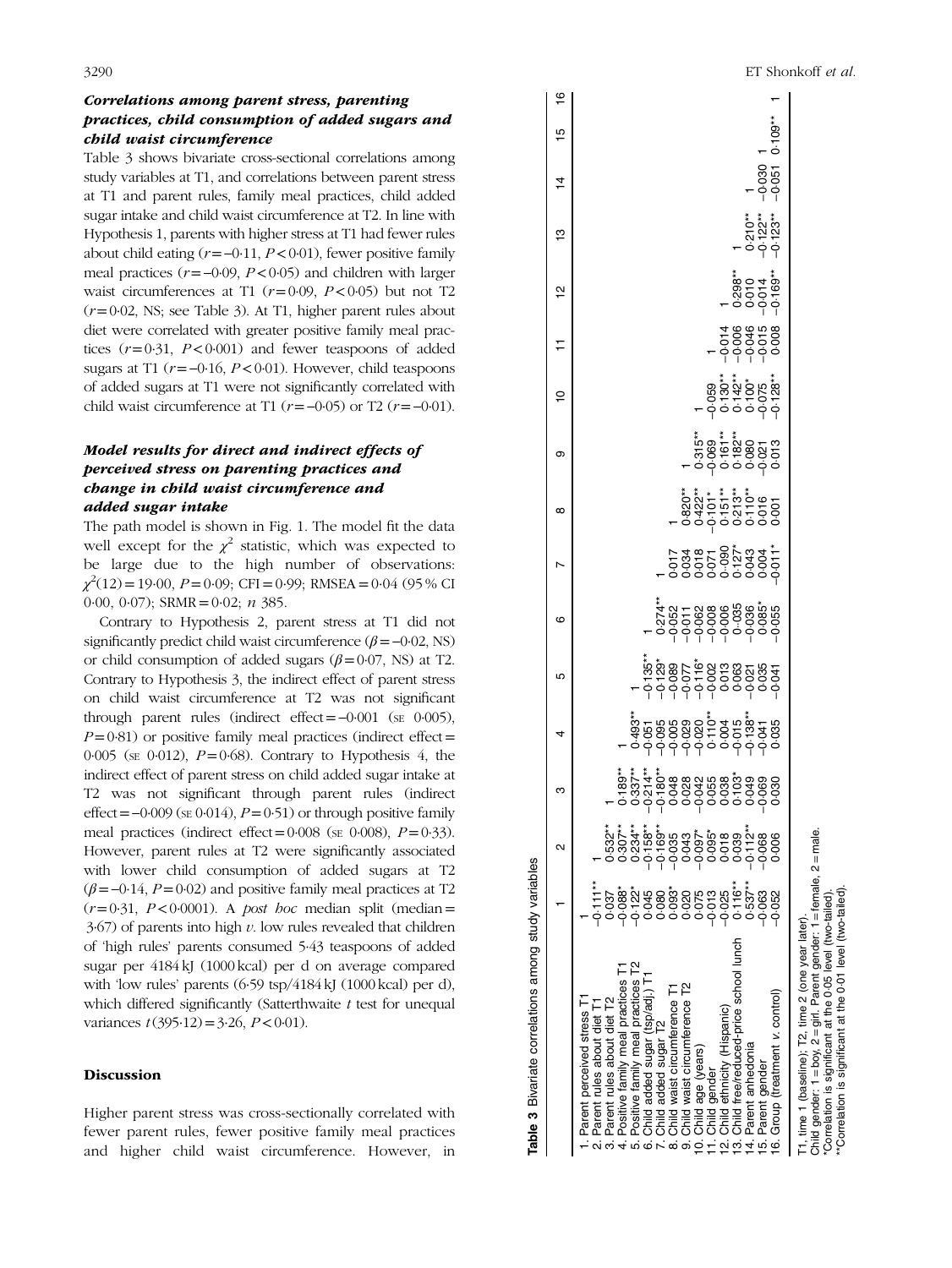contrast to hypotheses, the longitudinal model results indicated that higher parent stress did not indirectly affect child waist circumference or added sugar intake through parent rules or family meal practices. Yet, parent rules about child diet were associated with lower child consumption of added sugars. While these findings support a connection between parents' perceived stress and weightrelated parenting practices, prospective effects on child obesity risk were not observed. Future research with larger samples is needed to test multiple weight-related parenting practices as well as potential feedback loops, such as child obesity leading to parent stress or to changes in parenting practices.

The present study addressed two gaps in the literature. First, the effect of subjective, perceived stress on parenting practices and child obesity risk was examined in contrast to previous work which has focused mainly on external, 'objective' stressors<sup>[\(14](#page-10-0)[,65](#page-11-0))</sup>. Previous research has shown that circumstances such as poverty or experiencing challenging situations like divorce may reflect difficult family settings that undergird health disparities in obesity. Thus, it was important to investigate whether perceived stress, which would be assumed to co-vary with stressors, showed the same relationship. Previous work indicated an association between parent stress and physical activity parenting<sup> $(14)$  $(14)$ </sup>, supporting the current finding with dietrelated parenting practices. Yet previous studies have not found a significant link between perceived stress and child  $BMI^{(13,14)}$  $BMI^{(13,14)}$  $BMI^{(13,14)}$  $BMI^{(13,14)}$  $BMI^{(13,14)}$ . Instead of BMI, the current study examined effects on child waist circumference, finding a significant correlation that became non-significant after accounting for other strong influences such as free school lunch status and ethnicity. The fact that the null findings regarding child obesity risk are consistent with two other studies suggests that objective stressors and perceived stress operate differently on child obesity risk. Stress that parents experienced in the last month (as measured by the Cohen Perceived Stress scale<sup> $(44)$  $(44)$ </sup> may dissipate too quickly to contribute to children's obesity risk over one year, but whether parent perceived stress that accumulates chronically over that year could affect weight-related practices during the year, ultimately heightening child obesity risk, remains unknown. Overall, findings indicate that parent perceived stress tends to be related to having heavier children but, alone, does not increase child obesity risk in the way that enduring objective stressors does.

Second, the study sought to elucidate the processes by which perceived parent stress could affect child added sugar intake, specifically through fewer parent rules or fewer positive family meal practices. In this sample, parent perceived stress was correlated with fewer parent rules and positive family meal practices, but the effects were small and became non-significant after adjusting for other influences such as child age, gender and parent anhedonia. The timing of measures may be an explanation for the lack of significant findings. The measure of perceived stress was retrospective over the past month, but the measures of parenting practices were static indicators of whether parents had any rules or tended to have regular meals. If the effects of perceived stress operate on a much more proximal scale – if a particularly stressful day increases a mother's likelihood of purchasing high-sugar convenience foods that day – the current study would not necessarily capture that link. Thus, studies are needed to assess within-daily effects of perceived and objective stressors on child weight-related behaviours and accumulated obesity risk over time. In sum, parent perceived stress may have a small effect on weight-related parenting practices but findings were inconclusive, and future research with larger sample sizes and more proximate measures is needed.

Child waist circumference in this sample at baseline was slightly higher than national 2007–2010 estimates for 11-year-old males (71.9 cm) and females  $(73.2 \text{ cm})^{(63)}$  $(73.2 \text{ cm})^{(63)}$  $(73.2 \text{ cm})^{(63)}$ , which may align with the fact that the sample was deliberately drawn to oversample Hispanic families, which have higher rates of child obesity $(66)$  $(66)$ . Children consumed about 6 teaspoons of added sugar per 4184 kJ (1000 kcal) per d; this is lower than one estimate of nationwide intake, 9·63 teaspoons per 4184 kJ (1000 kcal) per d,\* but the Block Kids' Dietary Screener may underestimate added sugar<sup>[\(41,67](#page-11-0))</sup>. Additionally, the American Heart Association recommends less than or equal to ≈6 teaspoons of added sugar daily, which is 3·2 teaspoons per 4184 kJ (1000 kcal) at a daily energy intake of 7950 kJ (1900 kcal; the middle of the range recommended for children aged  $9-13$  years)<sup>[\(68,69](#page-11-0))</sup>. While previous studies indicate an association between higher parent rules and lower child sugar consump- $\chi$  tion<sup>[\(18](#page-10-0),[20,21\)](#page-10-0)</sup>, cross-sectional studies cannot untangle whether parents create rules because their children consume too many added sugars or whether parent rules cause children to consume less sugar. The current longitudinal findings shed some light on this question, suggesting that parent rules could lead to lower sugar consumption, if not lower abdominal obesity, over time. Because measures of parent rules and sugar consumption were measured at two time points, baseline levels could be controlled for in the analysis, which is an advantage over cross-sectional designs. However, this interpretation rests on the assumption that the magnitude of the effect of parent rules on child consumption of added sugars between T1 and T2 in the present study would be the same as the magnitude between T2 and a (hypothetical)  $T3^{(61)}$  $T3^{(61)}$  $T3^{(61)}$ . Thus, a future study with three time points would strengthen this interpretation.

Finally, the present study contributes to the discussion on the effects of parent dietary rules on child diet and

<sup>\*</sup> In 2005–2008, the Centers for Disease Control and Prevention estimated that school-aged children consumed an average of 1335 kJ (319 kcal) of added sugar daily ((girls  $293 + boys$   $345$ )/2=319 kcal), or about 19 teaspoons. The mean percentage of total energy from added sugar (girls 15·7 %; boys 16·6 %) indicates that total daily energy intake was 8251 kJ (1972 kcal) on average ((girls 1866 + boys 2078)/2=1972 kcal), indicating consumption of 9·63 teaspoons per 4184 kJ (1000 kcal) ((19×1000)/1972).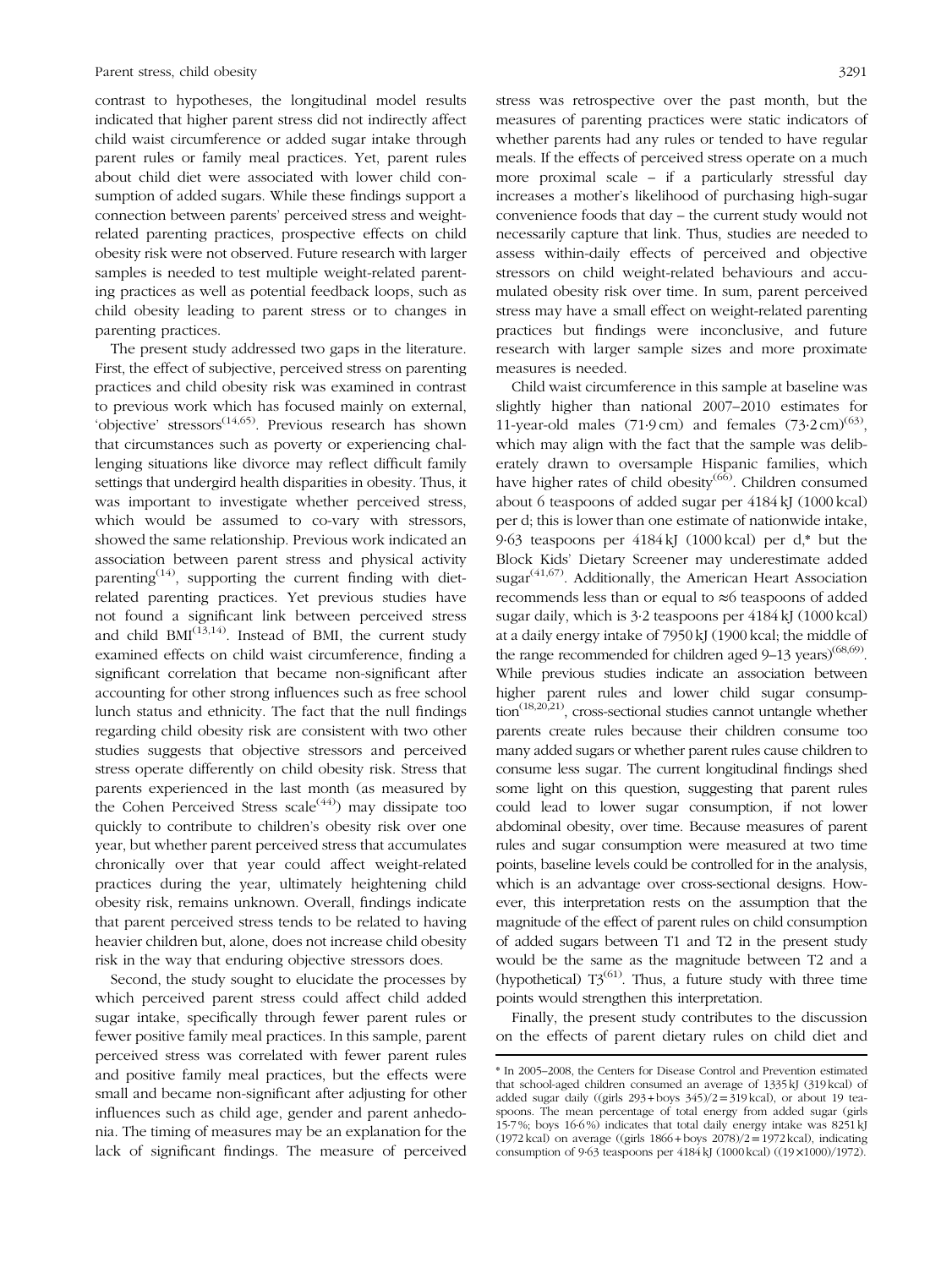weight where prior research reveals counterintuitive, conflicting results. While rules have been associated with lower consumption of added sugar and sugary beverages, dietary restrictions are also associated with child weight gain and overweight $(19,70)$  $(19,70)$  $(19,70)$  $(19,70)$ . This is counterintuitive because lower sugar intake would be expected to lead to lower obesity risk, not higher. Restrictive rules could curb present consumption of sweets but increase taste preference for sweetness<sup>[\(20](#page-10-0))</sup> or hinder children's ability to develop self-regulatory control over eating behaviour, at least in girls<sup> $(71)$ </sup>. One study has found that parent rules lower the risk of overweight $^{(26)}$  $^{(26)}$  $^{(26)}$ . One reason for the discrepancies is different measures of parent rules. The current study assessed rules that were clearly explained to children along with the consequences of not following those rules, but specific motivations or intentions behind those rules were not measured. In contrast, the bulk of experimental and longitudinal evidence implicating maternal restriction of palatable foods in child weight gain tends to measure specific cognitions relating to a perceived need to control the child's impulses and access to food (e.g.  $(70,72)$  $(70,72)$ ). Results from the current study support previous findings that rules unrelated to these specific types of cognitions may lead to lower sugar consumption but not necessarily affect obesity risk.

# Limitations

The current study assessed the weight-related parenting practices of rules about eating and family meal practices, but other practices not measured here may be correlated with parent stress or have stronger effects on child obesity risk. For example, understanding specific rules about how or what the child eats may help uncover which rules actually lead to changes in child obesity risk, suggesting a moderating, rather than mediating, effect of parenting practices. The positive family meal practices indicator had low internal reliability in this sample, suggesting that an alternative measure may better capture these practices in similar samples. Physical activity parenting was not measured in the current study but could be affected by parent stress, accumulating into changes in waist circumference over time. Other facets of weight-related parenting, such as restrictive feeding practices, may also interact with parent perceived stress to influence child weight. A second limitation is the time frame: two waves of data measured over one year. In this type of model, the significance test for the mediational effect of M on Y (the  $c$  path) can only indicate partial mediation, not full mediation. However, our study did not find evidence of mediation (i.e. the indirect effects were non-significant), so there was no question of whether M fully, or only partially, explained the relationship between X and  $Y^{(61)}$  $Y^{(61)}$  $Y^{(61)}$ . Additionally, effects of parent stress on parenting practices and child health behaviour could occur within very short time frames – perhaps even within the day – while changes in waist circumference develop over a much longer time. Yet, the time frame of the present study

would mask those effects. Third, while the present study contributes to our understanding of perceived stress, objective stressors were not studied. Hence, direct comparisons between effects of perceived  $v$ . objective stressors – or how they interact – could not be investigated. Further research is needed that contextualizes perceived stress within the context of objective stressors and examines potential effects on parenting practices, child dietary intake and obesity risk. Fourth, the study population was not nationally representative, and findings may have been influenced by more highly educated parents or features of the Southern California environment. Finally, methodological limitations such as a lack of power may have contributed to the non-significant overall model, suggesting that studies with larger samples or repeated measures on within-daily effects may be needed to understand these relationships.

# Conclusion

The times in life when parents perceive themselves to have inadequate control over their lives and to feel worried – when they experience perceived stress – may not relate to the parenting practices they engage in later or their children's subsequent obesity risk. Parent perceived stress does not seem to impact child obesity risk the way parents' external stressors, such as poverty, do. These findings suggest that child obesity prevention efforts are likely to have a greater impact if they alleviate challenging circumstances in which families find themselves rather than decreasing the experience of perceived stress per se. Further, these findings support efforts to educate and support parents in clearly communicating rules for their children's diets as a possible means of decreasing consumption of added sugars to levels more aligned with recommendations. Future longitudinal research is needed to examine effects of specific rules and other parenting practices on child dietary intake, and other potential mediating influences, to explain the link between external stressors that parents experience and child obesity risk.

#### Acknowledgements

Financial support: This work was supported by a National Institutes of Health Cancer Control and Epidemiology Research Training Grant (Principal Investigator M.A.P., grant number 5 T32 CA 009492); and the American Cancer Society (Principal Investigator G.F.D., grant number #118283-MRSGT-10-012-01-CPPB). The funders had no role in the design, analysis or writing of this article. Conflict of interest: None to report. Authorship: Authors' contributions were as follows. E.T.S.: conceptualization of the research question, data analysis, writing of the manuscript. G.F.D.: study design, conceptualization of the research question, data analytic planning, editing of the manuscript. C.-P.C.: data analytic planning and supervision, editing of the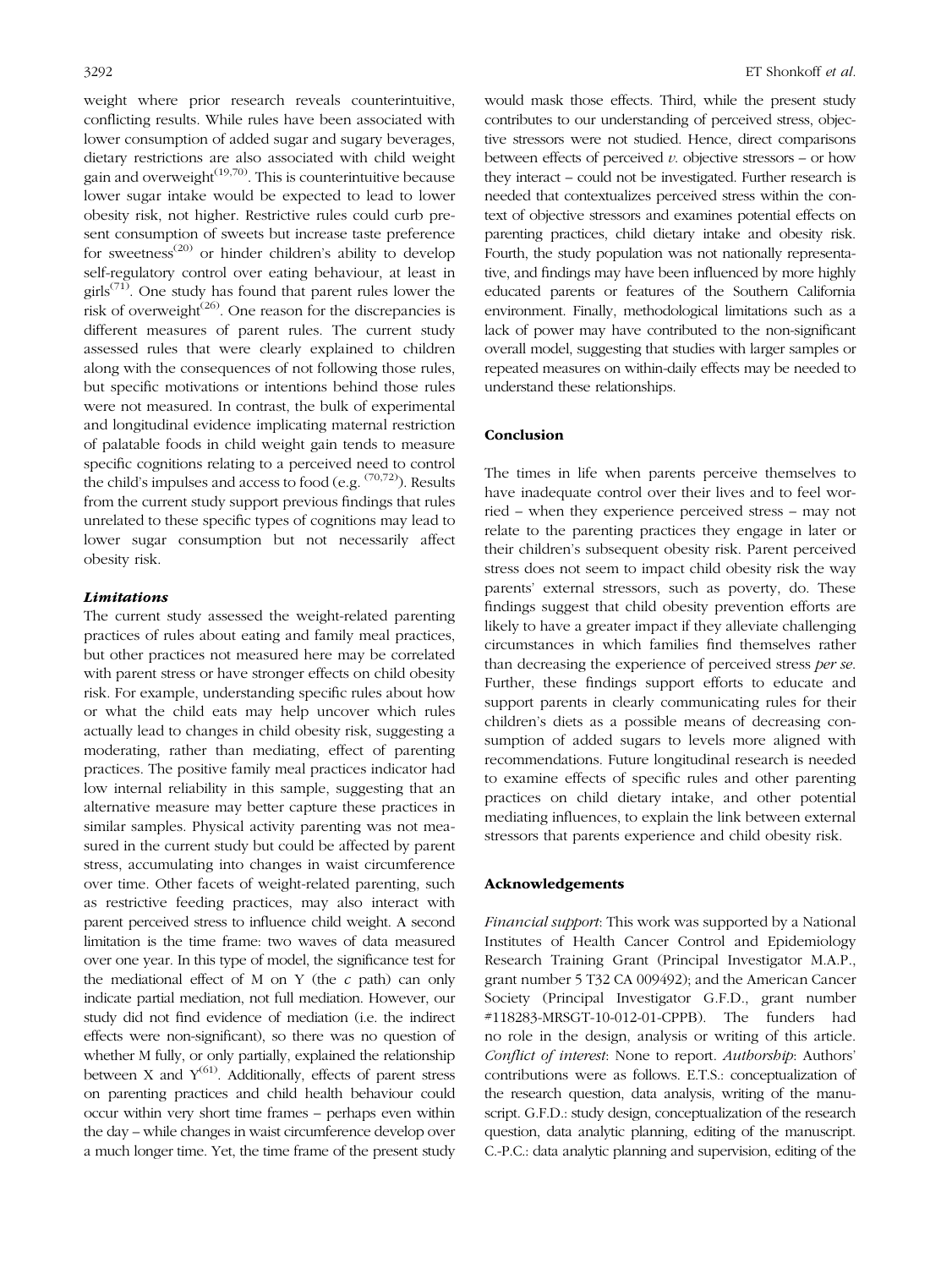<span id="page-10-0"></span>Parent stress, child obesity 3293

manuscript. A.M.L.: conceptualization of the research question and analysis plan, editing of the manuscript. R.B.: conceptualization of the research question and analysis plan, editing of the manuscript. M.A.P.: study design, supervision of carrying out the study, conceptualization of the research question, editing of the manuscript. Ethics of human subject participation: This study was conducted according to the guidelines laid down in the Declaration of Helsinki and all procedures involving human subjects were approved by the University of Southern California Institutional Review Board. Written informed consent or child assent was obtained from all subjects.

## References

- 1. McPhie S, Skouteris H, McCabe M et al. (2011) Maternal correlates of preschool child eating behaviours and body mass index: a cross-sectional study. Int J Pediatr Obes 6, 476–480.
- 2. Gundersen C, Lohman BJ, Garasky S et al. (2008) Food security, maternal stressors, and overweight among lowincome US children: results from the National Health and Nutrition Examination Survey (1999–2002). Pediatrics 122, e529–e540.
- 3. Kozyrskyj AL, Zeng Y, Colman I et al. (2011) Maternal distress in early life predicts the waist-to-hip ratio in schoolchildren. J Dev Orig Health Dis 2, 72–80.
- 4. Lohman BJ, Stewart S, Gundersen C et al. (2009) Adolescent overweight and obesity: links to food insecurity and individual, maternal, and family stressors. J Adolesc Health 45, 230–237.
- 5. Stenhammar C, Olsson GM, Bahmanyar S et al. (2010) Family stress and BMI in young children. Acta Paediatr 99, 1205–1212.
- Suglia SF, Duarte CS, Chambers EC et al. (2012) Cumulative social risk and obesity in early childhood. Pediatrics 129, e1173–e1179.
- 7. Tate EB, Wood W, Liao Y et al. (2015) Do stressed mothers have heavier children? A meta-analysis on the relationship between maternal stress and child body mass index. Obes Rev 16, 351–361.
- 8. Lundahl A, Nelson TD, Van Dyk TR et al. (2013) Psychosocial stressors and health behaviors: examining sleep, sedentary behaviors, and physical activity in a low-income pediatric sample. Clin Pediatr 52, 721–729.
- 9. Park H & Walton-Moss B (2012) Parenting style, parenting stress, and children's health-related behaviors. J Dev Behav Pediatr 33, 495-503.
- 10. Conger KJ, Rueter MA & Conger RD (2000) The role of economic pressure in the lives of parents and their adolescents: the Family Stress Model. In Negotiating Adolescence in Times of Social Change, pp. 201–223 [LJ Crockett and RK Silberiesen, editors]. Cambridge: Cambridge University Press.
- 11. McCurdy K, Gorman KS & Metallinos-Katsaras E (2010) From poverty to food insecurity and child overweight: a family stress approach. Child Dev Perspect 4, 144-151.
- 12. Cohen S, Kessler RC & Underwood Gordon L (editors) (1995) Strategies for measuring stress in studies of psychiatric and physical disorders. In Measuring Stress: A Guide for Health and Social Scientists, pp. 3–26. New York: Oxford University Press.
- 13. Parks EP, Kumanyika S, Moore RH et al. (2012) Influence of stress in parents on child obesity and related behaviors. Pediatrics 130, e1096-e1104.
- 14. Walton K, Simpson JR, Darlington G et al. (2014) Parenting stress: a cross-sectional analysis of associations with childhood obesity, physical activity, and TV viewing. BMC Pediatr 14, 244.
- 15. Hurley KM, Black MM, Papas MA et al. (2008) Maternal symptoms of stress, depression, and anxiety are related to

nonresponsive feeding styles in a statewide sample of WIC participants. *J Nutr* 138, 799-805.

- 16. Mitchell S, Brennan L, Hayes L et al. (2009) Maternal psychosocial predictors of controlling parental feeding styles and practices. Appetite 53, 384–389.
- 17. Eisenberg CM, Ayala GX, Crespo NC et al. (2012) Examining multiple parenting behaviors on young children's dietary fat consumption. *J Nutr Educ Behav* 44, 302-309.
- 18. Gubbels JS, Kremers SPJ, Stafleu A et al. (2009) Diet-related restrictive parenting practices. Impact on dietary intake of 2-year-old children and interactions with child characteristics. Appetite 52, 423–429.
- 19. Hauser SI, Economos CD, Nelson ME et al. (2014) Household and family factors related to weight status in first through third graders: a cross-sectional study in Eastern Massachusetts. BMC Pediatr 14, 167.
- 20. Liem DG, Mars M & De Graaf C (2004) Sweet preferences and sugar consumption of 4- and 5-year-old children: role of parents. Appetite 43, 235-245.
- 21. Verzeletti C, Maes L, Santinello M et al. (2010) Soft drink consumption in adolescence: associations with foodrelated lifestyles and family rules in Belgium Flanders and the Veneto Region of Italy. Eur J Public Health 20, 312–317.
- 22. Rodriguez LA, Madsen KA, Cotterman C et al. (2016) Added sugar intake and metabolic syndrome in US adolescents: cross-sectional analysis of the National Health and Nutrition Examination Survey 2005–2012. Public Health Nutr 19, 2424–2434.
- 23. Della Torre SB, Keller A, Depeyre JL et al. (2016) Sugarsweetened beverages and obesity risk in children and adolescents: a systematic analysis on how methodological quality may influence conclusions. *J Acad Nutr Diet* 116, 638–659.
- 24. Keller A & Della Torre SB (2015) Sugar-sweetened beverages and obesity among children and adolescents: a review of systematic literature reviews. Child Obes 11, 338–346.
- 25. Gubbels JS, Kremers SPJ, Stafleu A et al. (2011) Association between parenting practices and children's dietary intake, activity behavior and development of body mass index: the KOALA Birth Cohort Study. Int J Behav Nutr Phys Act 8, 18.
- 26. Lytle LA, Hearst MO, Fulkerson J et al. (2011) Examining the relationships between family meal practices, family stressors, and the weight of youth in the family. Ann Behav Med 41, 353–362.
- 27. Li C, Ford ES, Mokdad AH et al. (2006) Recent trends in waist circumference and waist-height ratio among US children and adolescents. Pediatrics 118, e1390–e1398.
- 28. Spolidoro JV, Pitrez ML, Vargas LT et al. (2013) Waist circumference in children and adolescents correlate with metabolic syndrome and fat deposits in young adults. Clin Nutr 32, 93–97.
- 29. Shearrer GE, Daniels MJ, Toledo-Corral CM et al. (2016) Associations among sugar sweetened beverage intake, visceral fat, and cortisol awakening response in minority youth. Physiol Behav 167, 188-193.
- 30. Bigornia SJ, LaValley MP, Noel SE et al. (2015) Sugarsweetened beverage consumption and central and total adiposity in older children: a prospective study accounting for dietary reporting errors. Public Health Nutr 18, 1155–1163.
- 31. Pentz MA, Dunton G, Huh J et al. (2010) Effects of living in a smart growth community on social and environmental connectivity, and physical activity: the Healthy Places Trial. Obesity 18, S58.
- 32. Pentz MA, Dunton G, Wolch J et al. (2010) Design and methods of the healthy places trial: a study of the effects of smart growth planning principles on family obesity prevention. Ann Behav Med 39, 42.